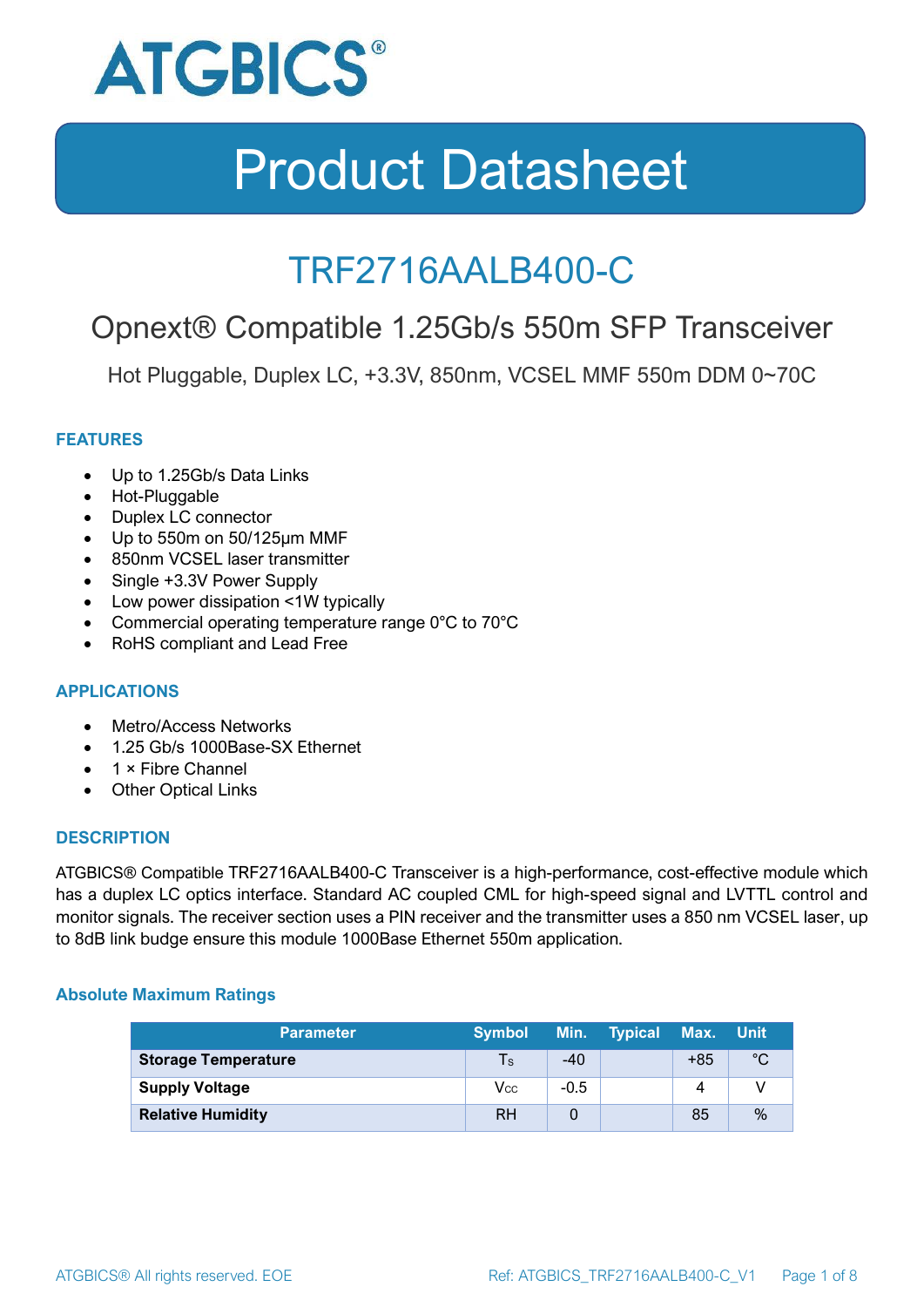

#### **Recommended Operating Environment:**

| <b>Parameter</b>             | <b>Symbol</b>    | Min.  | <b>Typical</b> | Max.     | <b>Unit</b> |
|------------------------------|------------------|-------|----------------|----------|-------------|
| <b>Operating Temperature</b> |                  | 0     |                | $+70$    | $^{\circ}C$ |
| <b>Supply Voltage</b>        | $V_{\rm CC}$     | 3.135 |                | 3.465    | v           |
| <b>Supply Current</b>        | <b>I</b> cc      |       |                | 300      | mA          |
| <b>Inrush Current</b>        | Isurge           |       |                | $lcc+30$ | mA          |
| <b>Maximum Power</b>         | $P_{\text{max}}$ |       |                |          | W           |

#### **Electrical Characteristics** ( $T_{OP}$  = -40 to 85°C, VCC = 3.135 to 3.465 Volts)

| <b>Parameter</b>                    | <b>Symbol</b>         | Min.           | <b>Typical</b> | Max.                  | <b>Unit</b> | <b>Notes</b>   |
|-------------------------------------|-----------------------|----------------|----------------|-----------------------|-------------|----------------|
| <b>Transmitter Section:</b>         |                       |                |                |                       |             |                |
| Input differential impedance        | $R_{in}$              | 90             | 100            | 110                   | П           | $\Box$         |
| Single ended data input swing       | $V_{\text{in PP}}$    | 250            |                | 1200                  | mVp-p       |                |
| <b>Transmit Disable Voltage</b>     | $V_D$                 | $Vcc -$<br>1.3 |                | Vcc.                  | v           | 2              |
| <b>Transmit Enable Voltage</b>      | <b>VEN</b>            | Vee            |                | Vee+<br>0.8           | $\vee$      |                |
| <b>Transmit Disable Assert Time</b> | $T_{\rm dessert}$     |                |                | 10                    | <b>us</b>   |                |
| <b>Receiver Section:</b>            |                       |                |                |                       |             |                |
| Single ended data output<br>swing   | Vout, p<br>р          | 250            |                | 800                   | mv          | 3              |
| <b>LOS Fault</b>                    | $V_{\text{losfault}}$ | $Vcc -$<br>0.5 |                | $V_{\text{CC\_host}}$ | $\vee$      | $\overline{5}$ |
| <b>LOS Normal</b>                   | Vlos norm             | $V_{ee}$       |                | $V_{ee}$ +0.5         | v           | 5              |
| <b>Power Supply Rejection</b>       | <b>PSR</b>            | 100            |                |                       | mVpp        | 6              |

Notes:

- 1. AC coupled.
- 2. Or open circuit.
- 3. Into 100-ohm differential termination.
- 4.  $20 80 \%$
- 5. LOS is LVTTL. Logic 0 indicates normal operation; logic 1 indicates no signal detected.
- 6. All transceiver specifications are compliant with a power supply sinusoidal modulation of 20 Hz to 1.5MHz up to specified value applied through the power supply filtering network shown on page 23 of the Small Form-factor Pluggable (SFP) Transceiver Multi-Source Agreement (MSA), September 14, 2000.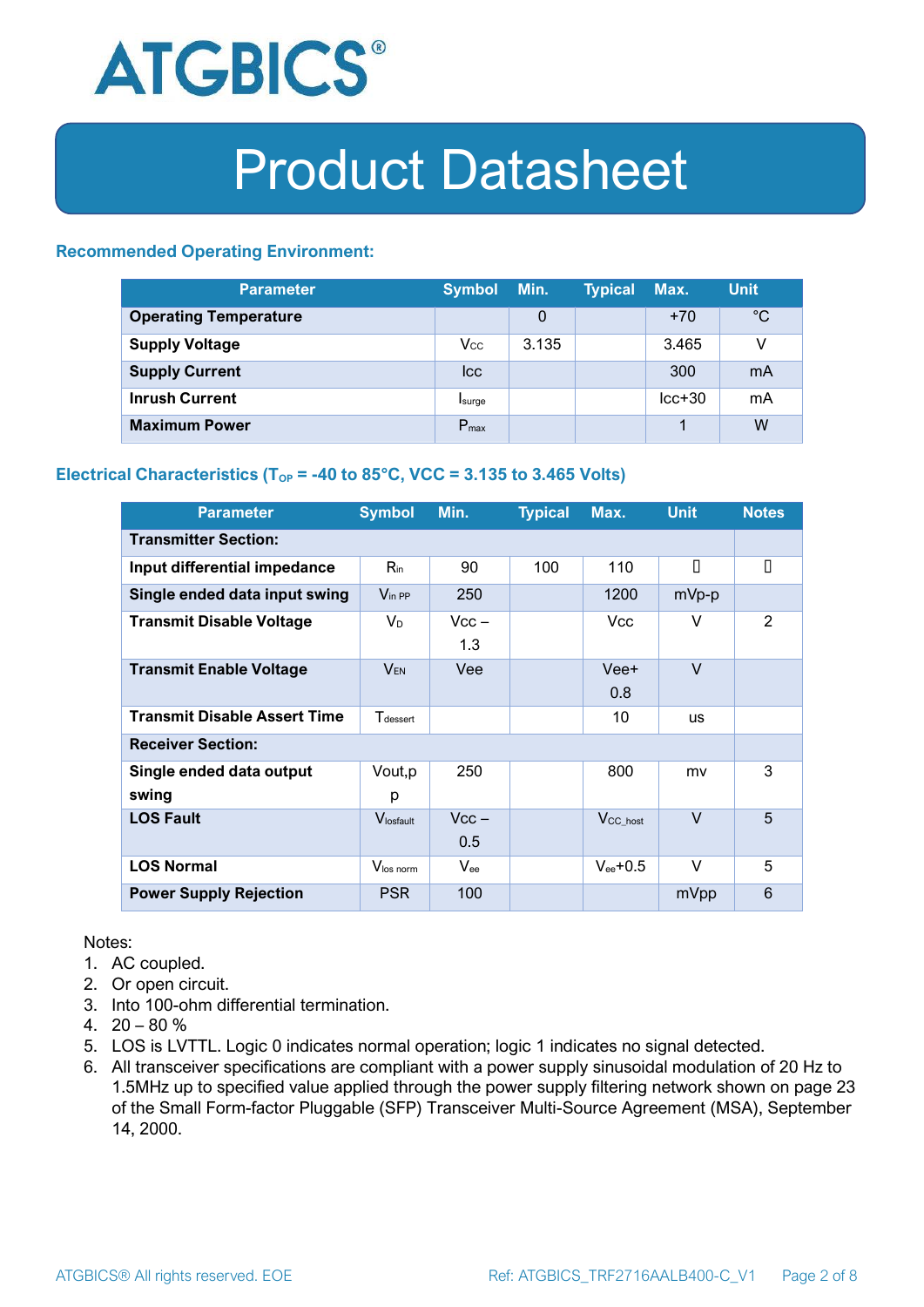

#### **Optical Parameters** ( $T_{OP}$  = -40 to 85°C, VCC = 3.135 to 3.465 Volts)

| <b>Parameter</b>                                                            | <b>Symbol</b>          | Min.         | <b>Typical</b> | Max.       | <b>Unit</b>     | <b>Note</b>    |
|-----------------------------------------------------------------------------|------------------------|--------------|----------------|------------|-----------------|----------------|
| <b>Transmitter Section:</b>                                                 |                        |              |                |            |                 |                |
| <b>Center Wavelength</b>                                                    | $\lambda_c$            | 840          | 850            | 860        | nm              |                |
| <b>Spectral Width (RMS)</b>                                                 | <b>ORMS</b>            |              |                | 0.85       | nm              |                |
| <b>Optical Output Power</b>                                                 | $P_{\text{out}}$       | -9           |                | $-3$       | dBm             | 1              |
| <b>Extinction Ratio</b>                                                     | ER                     | 9            |                |            | dB              |                |
| <b>Optical Rise/Fall Time</b>                                               | $t_r / t_f$            |              |                | 260        | ps              | $\overline{2}$ |
| <b>Relative Intensity Noise</b>                                             | <b>RIN</b>             |              |                | $-120$     | dB/H            |                |
|                                                                             |                        |              |                |            | z               |                |
| Compliant with IEEE802.3 z (class 1 laser safety)<br><b>Output Eye Mask</b> |                        |              |                |            |                 |                |
| <b>Receiver Section:</b>                                                    |                        |              |                |            |                 |                |
| <b>Optical Input Wavelength</b>                                             | $\lambda$ <sub>c</sub> | 770          |                | 860        | nm              |                |
| <b>Receiver Overload</b>                                                    | $P_{ol}$               | $\mathbf{0}$ |                |            | dBm             | $\overline{4}$ |
| <b>RX Sensitivity</b>                                                       | Sen                    |              |                | $-17$      | dB <sub>m</sub> | $\overline{4}$ |
| <b>RX LOS Assert</b>                                                        | LOS <sub>A</sub>       | $-35$        |                |            | d <sub>Bm</sub> |                |
| <b>RX_LOS De-assert</b>                                                     | LOS <sub>D</sub>       |              |                | $-18$      | dBm             |                |
| <b>RX_LOS Hysteresis</b>                                                    | LOS <sub>H</sub>       | 0.5          |                |            | dB              |                |
| <b>General Specifications:</b>                                              |                        |              |                |            |                 |                |
| <b>Data Rate</b>                                                            | <b>BR</b>              |              | 1.25           |            | Gb/s            |                |
| <b>Bit Error Rate</b>                                                       | <b>BER</b>             |              |                | $10^{-12}$ |                 |                |
| Max. Supported Link Length on<br>50/125µm MMF@1.25Gb/s                      | LMAX                   |              | 550            |            | m               |                |
| <b>Total System Budget</b>                                                  | LB                     | 8            |                |            | dB              |                |

Notes:

- 1. The optical power is launched into MMF.
- 2. 20-80%.
- 3. Jitter measurements taken using Agilent OMNIBERT 718 in accordance with GR-253.
- 4. Measured with PRBS  $2^{7-1}$  at 10<sup>-12</sup> BER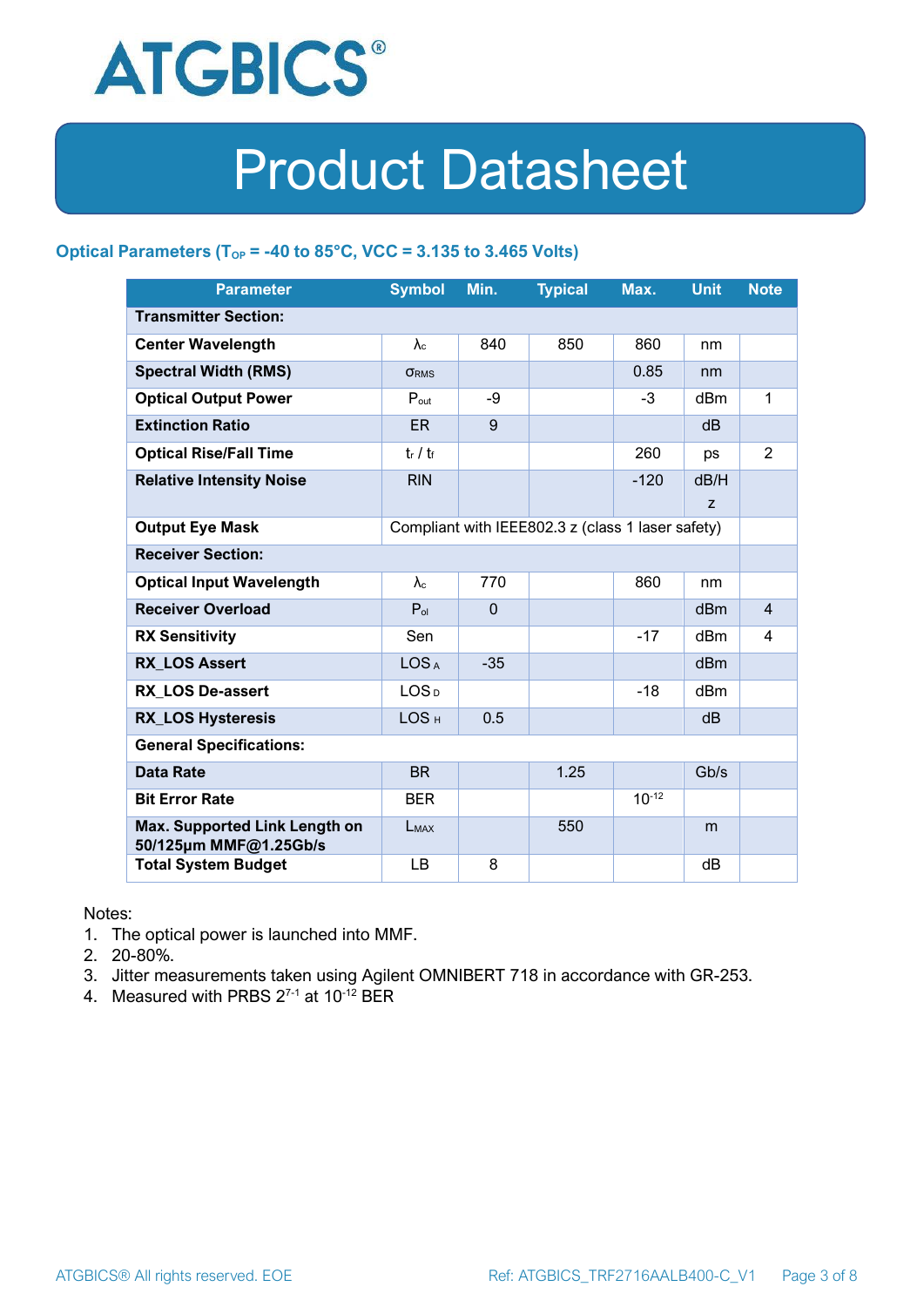

#### **Pin Assignment**

Diagram of Host Board Connector Block Pin Numbers and Name



#### **Diagram of Host Board Connector Block Pin Numbers and Names**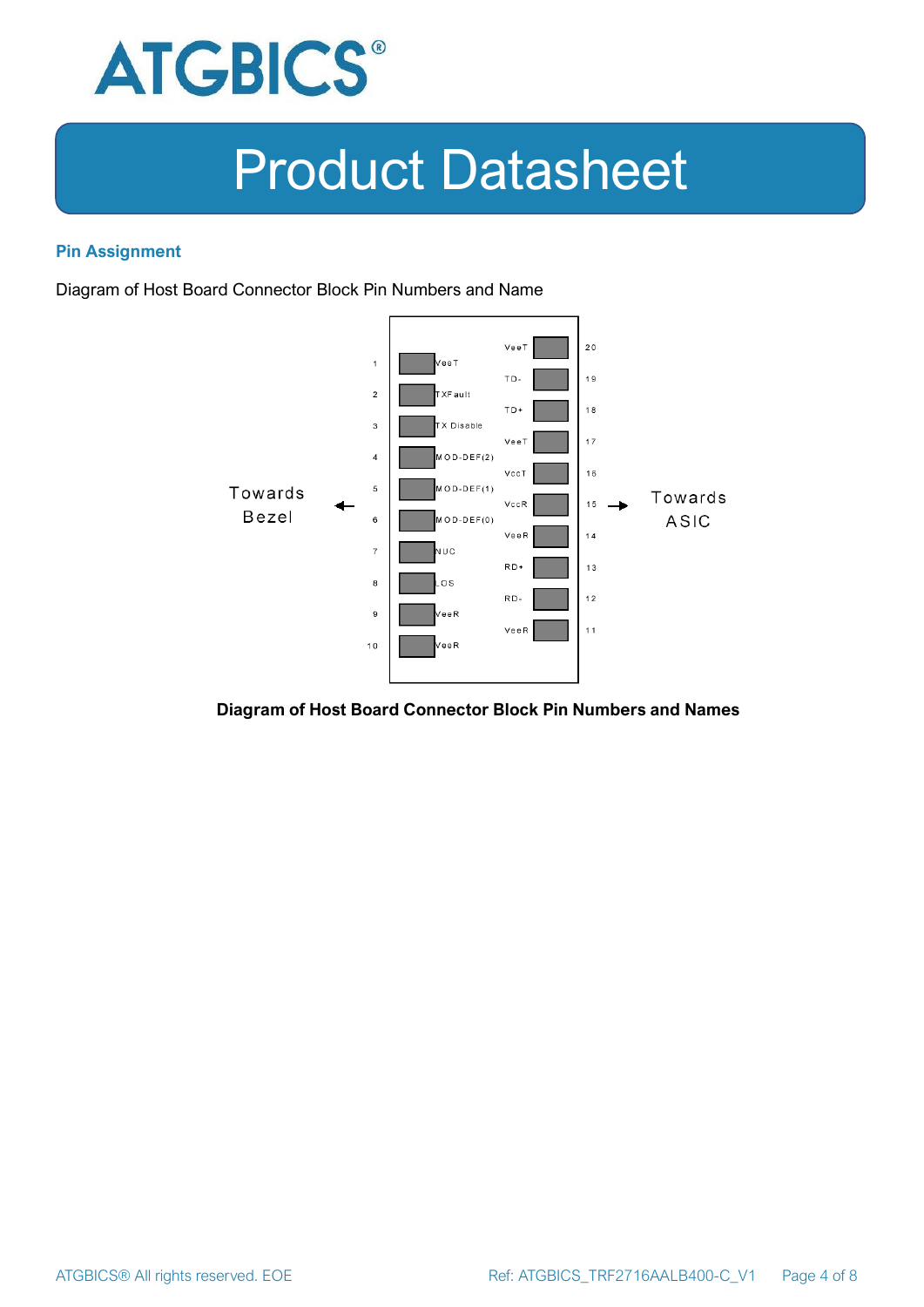

#### **Pin Function Definitions**

| <b>Pin No</b>           | <b>Name</b>        | <b>Function</b>                     | <b>Plug Seq</b> | <b>Notes</b>   |
|-------------------------|--------------------|-------------------------------------|-----------------|----------------|
| 1                       | VeeT               | <b>Transmitter Ground</b>           | 1               | 1              |
| $\overline{2}$          | <b>TX Fault</b>    | <b>Transmitter Fault Indication</b> | 3               |                |
| $\overline{\mathbf{3}}$ | <b>TX Disable</b>  | <b>Transmitter Disable</b>          | 3               | $\overline{2}$ |
| 4                       | MOD-DEF2           | <b>Module Definition</b>            | $\overline{2}$  | 3              |
| 5                       | MOD-DEF1           | <b>Module Definition 1</b>          | 3               | 3              |
| 6                       | MOD-DEF0           | Module Definition 0                 | 3               | 3              |
| $\overline{7}$          | <b>Rate Select</b> | <b>Not Connected</b>                | 3               | $\overline{4}$ |
| 8                       | <b>LOS</b>         | Loss of Signal                      | 3               | 5              |
| 9                       | <b>VeeR</b>        | <b>Receiver Ground</b>              | $\mathbf{1}$    | 1              |
| 10                      | <b>VeeR</b>        | <b>Receiver Ground</b>              | 1               | 1              |
| 11                      | <b>VeeR</b>        | <b>Receiver Ground</b>              |                 | $\mathbf 1$    |
| 12                      | RD-                | Inv. Received Data Out              | 3               | 6              |
| 13                      | $RD+$              | <b>Received Data Out</b>            | 3               | 6              |
| 14                      | <b>VeeR</b>        | Receiver Ground                     | 3               | 1              |
| 15                      | <b>VccR</b>        | <b>Receiver Power</b>               | $\overline{2}$  | 1              |
| 16                      | <b>VccT</b>        | <b>Transmitter Power</b>            | $\overline{2}$  |                |
| 17                      | VeeT               | <b>Transmitter Ground</b>           | $\mathbf{1}$    |                |
| 18                      | TD+                | Transmit Data In                    | 3               | 6              |
| 19                      | TD-                | Inv. Transmit In                    | 3               | 6              |
| 20                      | VeeT               | <b>Transmitter Ground</b>           | 1               |                |

Notes:

- 1. Circuit ground is internally isolated from chassis ground.
- 2. Laser output disabled on TDIS >2.0V or open, enabled on TDIS <0.8V.
- 3. Should be pulled up with 4.7k 10 kohms on host board to a voltage between 2.0V and 3.6V. MOD\_DEF (0) pulls line low to indicate module is plugged in.
- 4. Rate select is not used
- 5. LOS is open collector output. Should be pulled up with 4.7k 10 kohms on host board to a voltage between 2.0V and 3.6V. Logic 0 indicates normal operation; logic 1 indicates loss of signal.
- 6. AC Coupled

#### **SFP Module EEPROM Information and Management**

The SFP modules implement the 2-wire serial communication protocol as defined in the SFP -8472. The serial ID information of the SFP modules can be accessed through the I2C interface at address A0h.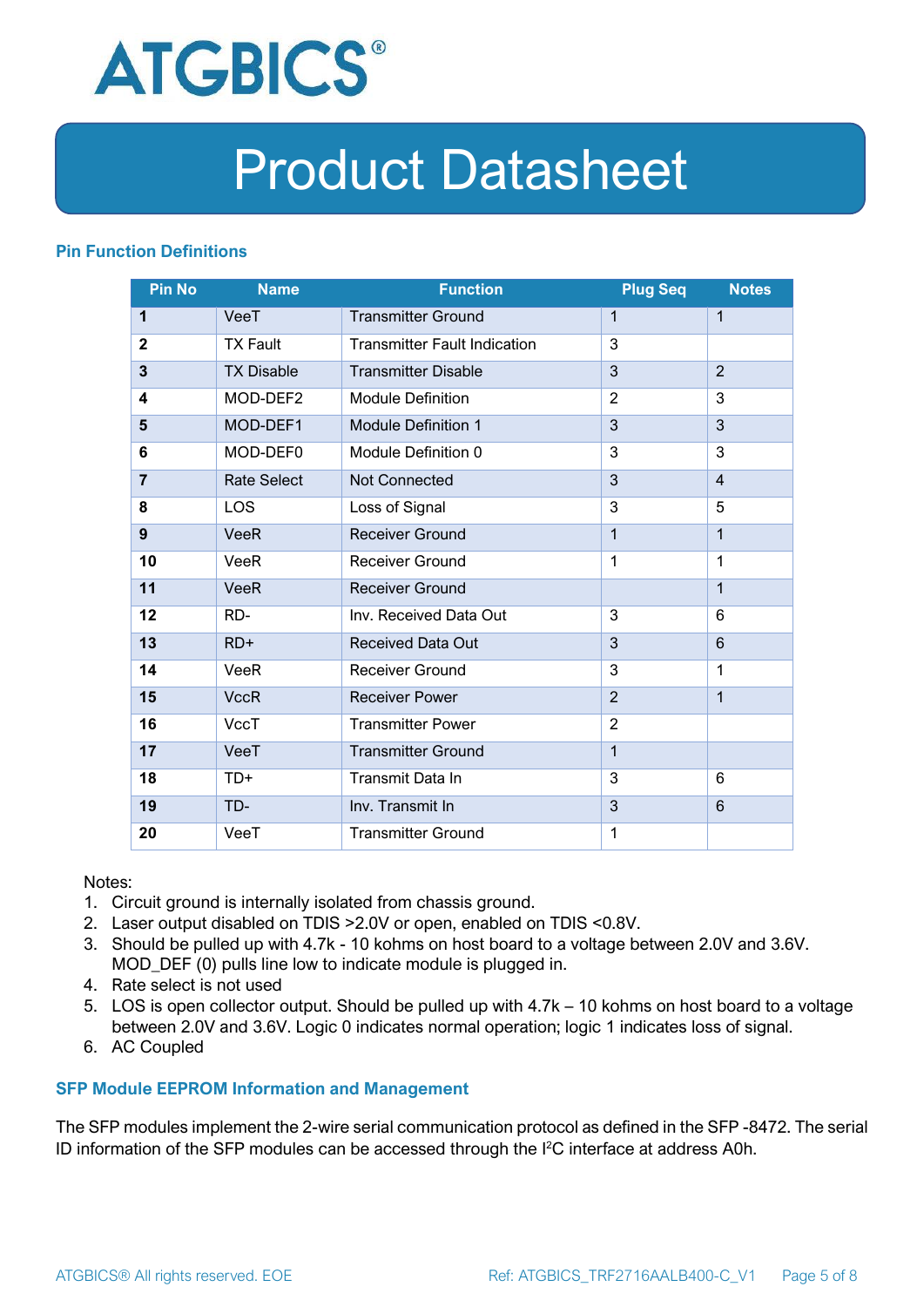

#### **EEPROM Serial ID Memory Contents (A0h)**

| <b>Data</b><br><b>Address</b> | <b>Length</b><br>(Byte) | <b>Name of</b><br>Length | <b>Description and Contents</b>                                                                                                   |  |  |
|-------------------------------|-------------------------|--------------------------|-----------------------------------------------------------------------------------------------------------------------------------|--|--|
| <b>Base ID Fields</b>         |                         |                          |                                                                                                                                   |  |  |
| $\mathbf 0$                   | 1                       | Identifier               | Type of Serial transceiver (03h=SFP)                                                                                              |  |  |
| 1                             | 1                       | Reserved                 | Extended identifier of type serial transceiver<br>(04h)                                                                           |  |  |
| $\overline{2}$                | 1                       | Connector                | Code of optical connector type (07=LC)                                                                                            |  |  |
| $3 - 10$                      | 8                       | <b>Transceiver</b>       |                                                                                                                                   |  |  |
| 11                            | 1                       | Encoding                 | NRZ(03h)                                                                                                                          |  |  |
| 12                            | $\mathbf{1}$            | BR, Nominal              | Nominal baud rate, unit of 100Mbps                                                                                                |  |  |
| $13 - 14$                     | $\overline{2}$          | Reserved                 | (0000h)                                                                                                                           |  |  |
| 15                            | 1                       | Length(9um)              | Link length supported for 9/125um fiber, units of<br>100 <sub>m</sub>                                                             |  |  |
| 16                            | $\mathbf 1$             | Length(50um)             | Link length supported for 50/125um fiber, units<br>of 10m                                                                         |  |  |
| 17                            | $\mathbf{1}$            | Length(62.5um)           | Link length supported for 62.5/125um fiber, units<br>of 10m                                                                       |  |  |
| 18                            | $\mathbf{1}$            | Length(Copper)           | Link length supported for copper, units of meters                                                                                 |  |  |
| 19                            | 1                       | Reserved                 |                                                                                                                                   |  |  |
| 20-35                         | 16                      | Vendor Name              | SFP vendor name: ATGBICS                                                                                                          |  |  |
| 36                            | 1                       | Reserved                 |                                                                                                                                   |  |  |
| 37-39                         | 3                       | Vendor OUI               | SFP transceiver vendor OUI ID                                                                                                     |  |  |
| 40-55                         | 16                      | Vendor PN                | Part Number: "TRF2716AALB400-C" (ASCII)                                                                                           |  |  |
| 56-59                         | 4                       | Vendor rev               | Revision level for part number                                                                                                    |  |  |
| 60-62                         | 3                       | Reserved                 |                                                                                                                                   |  |  |
| 63                            | 1                       | <b>CCID</b>              | Least significant byte of sum of data in address<br>$0 - 62$                                                                      |  |  |
| <b>Extended ID Fields</b>     |                         |                          |                                                                                                                                   |  |  |
| 64-65                         | 2                       | Option                   | Indicates which<br>optical<br><b>SFP</b><br>signals<br>are<br>implemented<br>(001Ah = LOS, TX FAULT, TX DISABLE all<br>supported) |  |  |
| 66                            | $\mathbf{1}$            | BR, max                  | Upper bit rate margin, units of %                                                                                                 |  |  |
| 67                            | 1                       | BR, min                  | Lower bit rate margin, units of %                                                                                                 |  |  |
| 68-83                         | 16                      | Vendor SN                | Serial number (ASCII)                                                                                                             |  |  |
| 84-91                         | 8                       | Date code                | Manufacturing date code                                                                                                           |  |  |
| 92-94                         | 3                       | Reserved                 |                                                                                                                                   |  |  |
| 95                            | 1                       | <b>CCEX</b>              | Check code for the<br>Fields<br>extended<br>ID<br>(addresses 64 to 94)                                                            |  |  |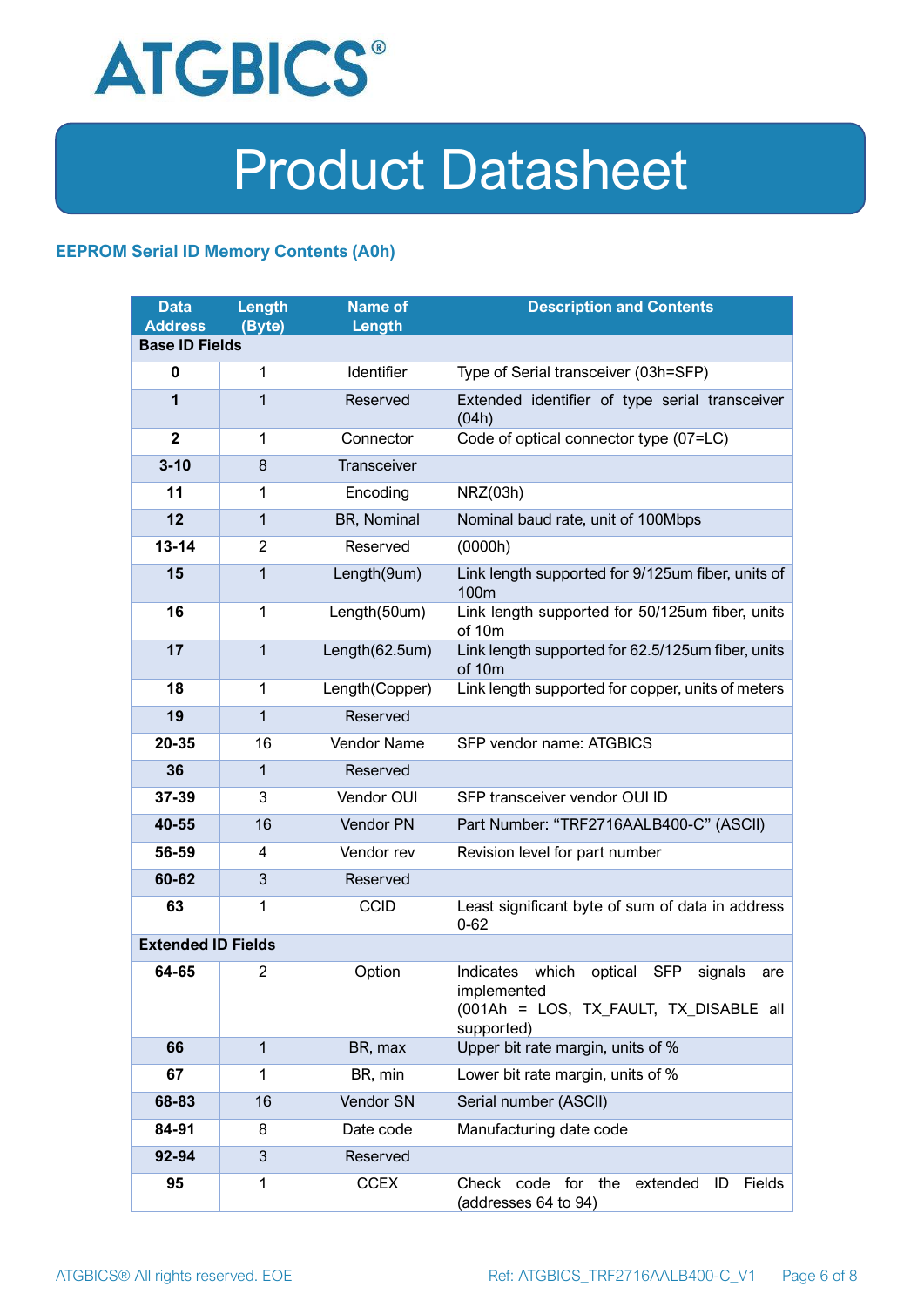

| <b>Vendor Specific ID Fields</b> |     |          |                                 |
|----------------------------------|-----|----------|---------------------------------|
| 96-127                           | 32  | Readable | Vendor specific date, read only |
| 128-255                          | 128 | Reserved | Reserved for SFF-8079           |

#### **Regulatory Compliance**

The GLX-SX-MMD-C complies with international Electromagnetic Compatibility (EMC) and international safety requirements and standards (see details in Table following).

| Electrostatic Discharge<br>(ESD) to the Electrical Pins                                      | MIL-STD-883E<br>Method 3015.7                                                   | Class 1(>1000 V)                          |  |
|----------------------------------------------------------------------------------------------|---------------------------------------------------------------------------------|-------------------------------------------|--|
| <b>Electrostatic</b><br>Discharge<br>(ESD)<br>LC<br>the<br><b>Duplex</b><br>to<br>Receptacle | IEC 61000-4-2<br><b>GR-1089-CORE</b>                                            | Compatible with standards                 |  |
| Electromagnetic<br>Interference (EMI)                                                        | FCC Part 15 Class B<br>EN55022 Class B (CISPR 22B)<br><b>VCCI Class B</b>       | Compatible with standards                 |  |
| Laser Eye Safety                                                                             | 1040.10<br>21CFR<br>and<br><b>FDA</b><br>1040.11<br>EN60950, EN (IEC) 60825-1,2 | Compatible with Class 1 laser<br>product. |  |

#### **Recommended Circuit**



#### **SFP Host Recommended Circuit**